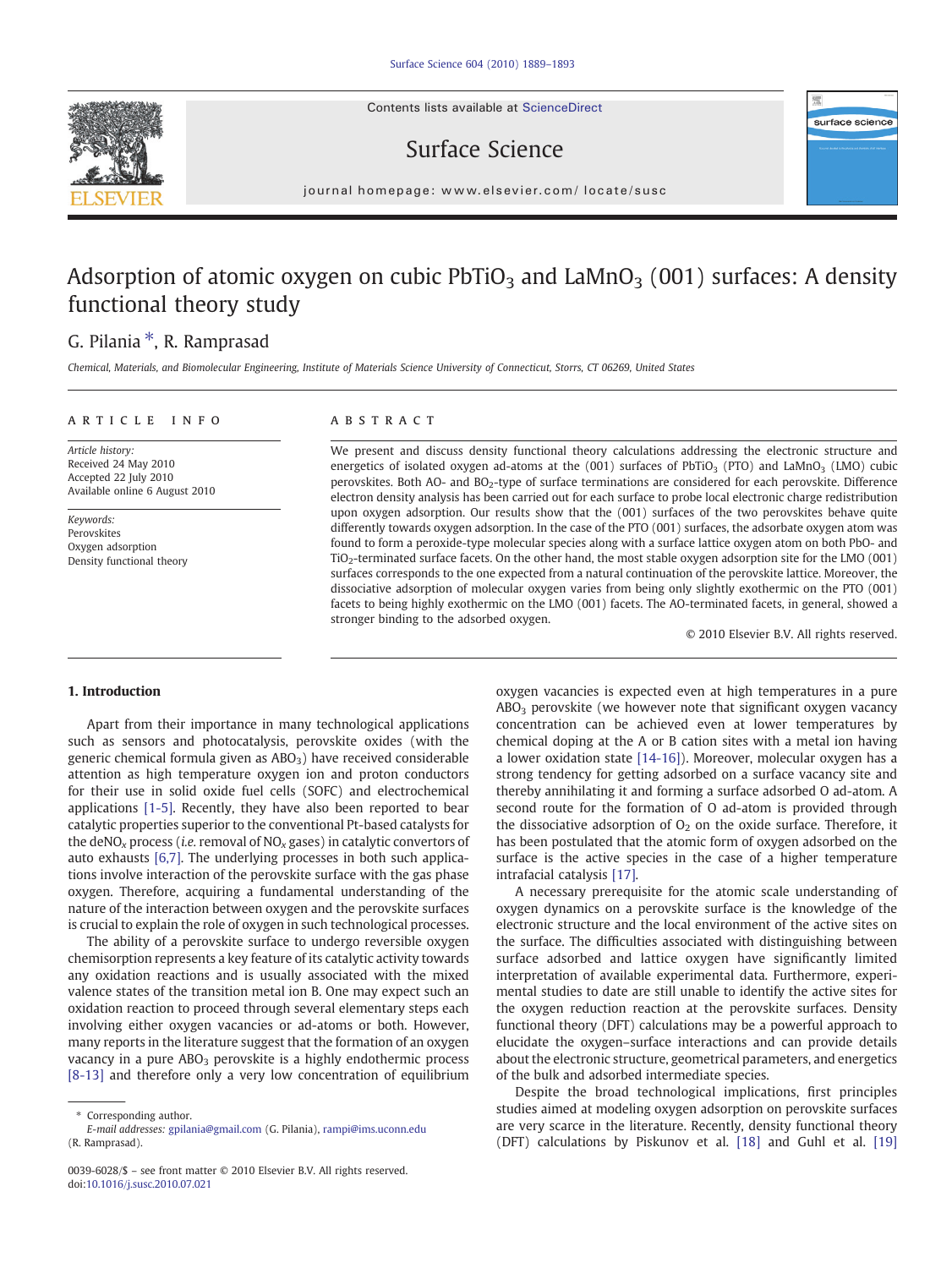confirmed the formation of molecular peroxide  $(O_2^{-2})$  species suggested by experimental spectroscopic and kinetic investigations [\[20,21\]](#page-4-0) on both of the regular terminations of  $SrTiO<sub>3</sub>$  (001) surfaces. A detailed DFT study exploring mechanisms of oxygen reduction on highly polar (110) surfaces of cubic  $\text{LAMnO}_3$  (LMO) was reported by Choi et al. [\[22\]](#page-4-0) showing that the oxygen dissociation occurs with small reaction barriers or without any barrier at both perfect and defective LMO surfaces and involves superoxo- or peroxo-like intermediate species. Another DFT study by Kotomin et al. [\[23\]](#page-4-0) for the low temperature orthorhombic LMO (001) surface facets demonstrated that the dissociative adsorption of  $O<sub>2</sub>$  molecules from the gas phase is energetically favorable on the Mn surface ions even on a defect-free surface.

Here we report periodic DFT calculations aimed at a study of the energetics and local electronic structure of oxygen adsorption on the  $(001)$  surfaces of PbTiO<sub>3</sub> (PTO) and LMO. The choice of PTO and LMO as model systems is motivated by the fact that these are intrinsically different in terms of the oxidation states displayed by their A ( $Pb^{+2}$ ) and La<sup>+3</sup>) and B (Ti<sup>+4</sup> and Mn<sup>+3</sup>) site cations. Furthermore, the (001) facets in PTO (terminated by either the PbO or TiO<sub>2</sub> layers) are nonpolar while the LMO (001) facets (terminated by either the LaO or MnO<sub>2</sub> layers with nominal charges  $\pm 1$  e per layer in a (1×1) supercell) represent polar surfaces. Moreover, unlike Ti in PTO, Mn in LMO is more flexible towards supporting variable oxidation states.

Also, keeping in mind the associated high operating temperatures in applications such as SOFC and catalytic convertors in auto-exhausts, the high temperature cubic perovskite phase is considered in the present study. Thus, even though the first principles calculations presented here are performed at 0 K, the fixed cubic symmetry can provide useful results for the high temperature cubic phase of both PTO and LMO.

#### 2. Computational and model details

DFT calculations were performed with the periodic supercell plane-wave basis approach implemented in the Vienna Ab initio Simulation Package (VASP) [\[24\].](#page-4-0) The interactions between the valence and the frozen core electrons were simulated with the projector augmented wave (PAW) method, [\[26\]](#page-4-0) and electron exchange and correlation were treated within the local density approximation (LDA) [\[25\]](#page-4-0). In keeping with a large number of prior studies of PTO using the LDA, [\[27-32\]](#page-4-0) we continue with this approximation in the present work as well. Tests using the generalized gradient approximation (GGA) instead of LDA, however did not yield any qualitative differences with respect to the conclusions concerning O chemistry that arrived at in the present study. Plane waves were included to a cutoff of 500 eV and the O 2s and 2p, the Ti 3s, 3p, 3d and 4s, the Mn 3p, 4s and 3d, the Pb 5d, 6s, and 6p, La 5s, 5p, 5d and 6s electrons were included in the valence states. Spin-polarized calculations were adopted to properly describe magnetism inherent to LMO based systems (bulk and surfaces) and the triplet ground state of oxygen molecule. A Monkhorst-Pack *k-point* mesh [\[33\]](#page-4-0) of  $8 \times 8 \times 8$  yielded well converged bulk results.

Within these approximations the calculated PTO and LMO bulk lattice constants in the cubic phase are predicted to be 3.887 Å and 3.802 Å, respectively, underestimated with respect to their corresponding experimental values of 3.97 Å [\[34\]](#page-4-0) and 3.947 Å [\[35\].](#page-4-0) These calculated bulk lattice constants were then further used to construct surface models in the form of slab geometries. The PTO and LMO (001) surfaces both in the absence and the presence of O adatoms were modeled using symmetric slabs (with respect to the central mirror plane) consisting of nine alternating AO and  $BO<sub>2</sub>$  layers. Geometry optimization of all slabs (both in the absence and the presence of O ad-atoms) was accomplished by requiring the forces experienced by each atom to be smaller than 0.04 eV/Å. A vacuum of approximately 12 Å was placed above the slabs in order to avoid any spurious interaction between adjacent slabs along the slab surface normals. The average surface energy of AO- and  $BO<sub>2</sub>$ -terminated clean (001) surfaces fluctuated within 0.1 meV/ $\AA$ <sup>2</sup> going from nine layers to eleven layers for both the PTO and LMO.

To model surface oxygen adsorption, O ad-atoms were placed symmetrically on both sides of the slab, thus preventing the possibility of any non zero dipole moment perpendicular to the surface. For each of the AO- and  $BO<sub>2</sub>$ -terminated surfaces, five different adsorption sites for O ad-atoms were considered. These are shown schematically in [Fig. 1](#page-2-0). In each case, a  $(2\times2)$  supercell was used to model a dilute-limit coverage of O ad-atoms on the surface of interest. A Monkhorst-Pack k-point mesh of  $4 \times 4 \times 1$  was employed to produce converged results for all such slabs.

The oxygen ad-atom binding energy with respect to a free oxygen molecule in the gas phase is defined as

$$
E_b = \frac{1}{2} \Big[ E_{\text{surf}-O_{ad}} - E_{\text{surf}} - E_{O_2}(\text{gas}) \Big] \tag{1}
$$

where  $E_{\text{surf-O}_{\text{ref}}}$ ,  $E_{\text{surf}}$  and  $E_{\text{O}_{2}}$  (gas) represent the total energy of the relaxed adsorbate covered surface system, the total energy of the clean surface and the total energy of an  $O<sub>2</sub>$  molecule in the gas phase, respectively. A negative value of  $E_b$  indicates that the dissociative adsorption of the  $O<sub>2</sub>$  molecule is exothermic on the surface. A factor of 2 in the denominator arises from the fact that the  $O_{ad}$  is adsorbed symmetrically on both sides of the slab. The binding energy thus obtained using the above equation is referenced to a gas phase  $O<sub>2</sub>$ molecule in its spin-triplet ground state.

#### 3. Results and discussion

#### 3.1. PTO surfaces

The most stable geometric structure produced due to the oxygen adsorption on each of the four different surfaces considered here is shown in [Fig. 2.](#page-2-0) In the case of the PTO (001) surfaces, for both PbOand  $TiO<sub>2</sub>$ -terminations, the adsorbate binds to a surface lattice oxygen atom forming a peroxide-type  $(O_2^{-2})$  molecular species. Recently similar phenomenon has also been reported for the  $SrriO<sub>3</sub>$  (001) surfaces [\[18,19\]](#page-4-0). On the PbO-termination PTO (001) surface, the oxygen ad-atom  $(O_{ad})$  is adsorbed exothermically on a Pb–O bridge site with a binding energy  $E_b=-0.89$  eV. The directly coordinated lattice oxygen is pulled out of the surface while the underlying Ti atom is pressed into the bulk, thereby stretching the Ti–O bond from 1.945 Å to 2.09 Å. The bond length between the  $O_{ad}$  and the lattice oxygen was found to be 1.45 Å which is quite close to the O–O bond length in the  $H_2O_2$  molecule and is a characteristic of molecular peroxide species [\[36\].](#page-4-0) The distance between the  $O_{ad}$  and the nearest surface Pb atom is 2.26 Å and the surface  $O_{ad}$ –O bond is tilted with respect to the surface normal with an  $O_{ad}$ –O–Ti angle of 124 $\degree$ (c.f. [Fig. 2a](#page-2-0)).

Although the Pb–O bridge site is the most energetically favored site, the resulting configuration due to the  $O_{ad}$  adsorption at the 3-fold site, being only 0.09 eV higher in energy, is almost equally energetically favored and can simply be obtained by a 45° rotation of the dioxygen complex around the surface normal. The  $O_{ad}$ –O bond length and  $O_{ad}$ –O–Ti bond angle in this configuration are essentially the same as those mentioned above for the Pb–O bridge site adsorption. Therefore,the tilt direction of the dioxygen moiety on the PbO-terminated (001) surface, with a negligible barrier towards a 90° rotation around the surface normal, is expected to exhibit some dynamics at high temperatures.

At the TiO<sub>2</sub>-terminated surface, the O<sub>ad</sub> binds exothermically at the Ti–O bridge site. However, the binding is weaker by 0.36 eV than on the more ionic PbO-terminated surface. The relaxed geometry for the adsorbate system is shown in [Fig. 2b](#page-2-0). The O<sub>ad</sub>–O bond length is 1.43 Å,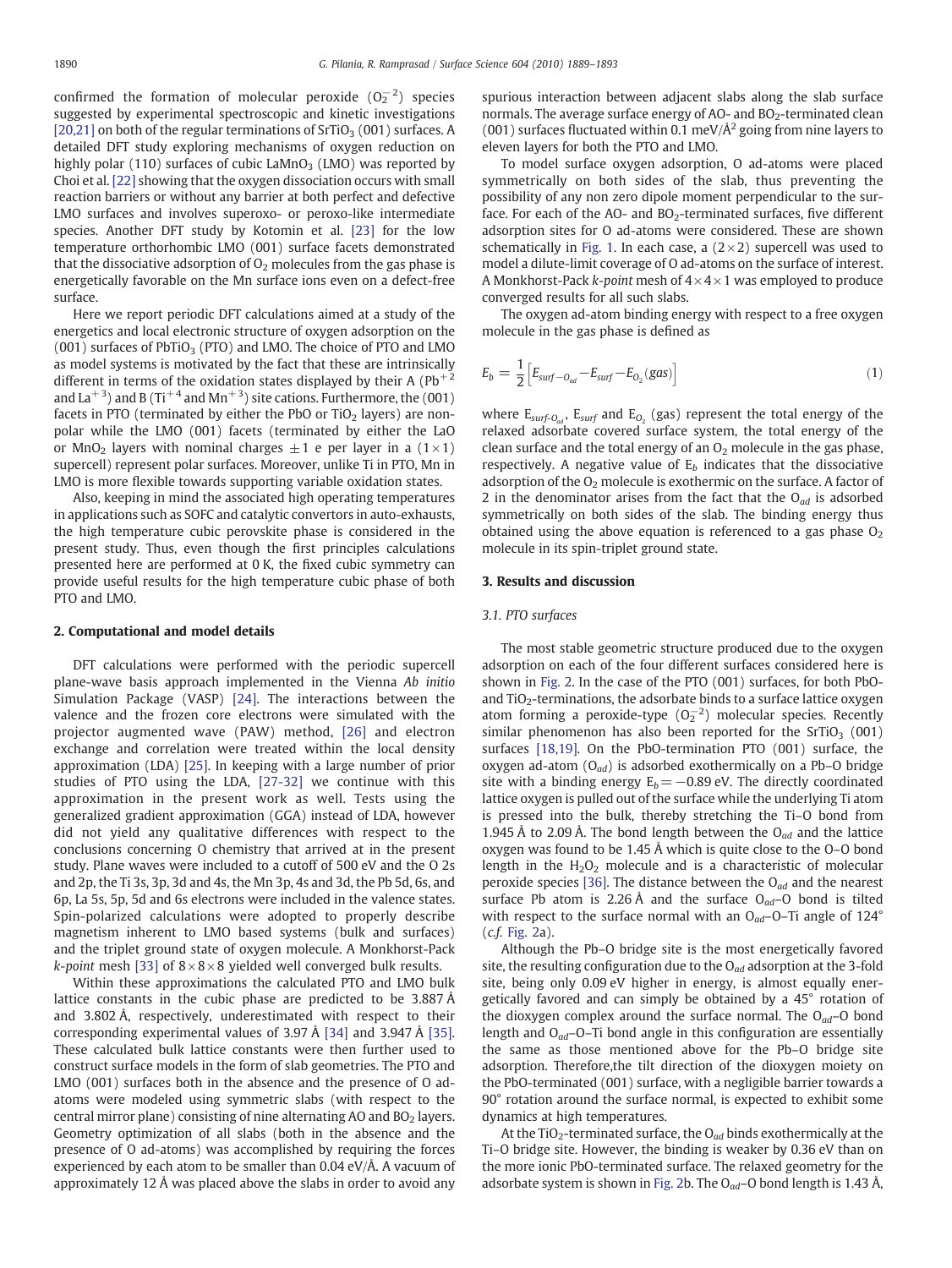<span id="page-2-0"></span>

Fig. 1. Schematic top view of five possible adsorption sites considered in the present study on (a) AO- and (b)  $BO<sub>2</sub>$ -terminated (001) surfaces.

again falling in the range expected for the molecular peroxide species. Showing a similar behavior to the PbO-terminated surface, the  $O_{ad}$  on this surface binds close to the lattice O and is tilted towards one of the adjacent surface Ti atom such that the Ti–O<sub>ad</sub>–O and O–Ti–O<sub>ad</sub> angles and the Ti- $O_{ad}$  bond length are 74.8°, 42.5° and 1.88 Å, respectively. Despite the Ti–O bridge site being the most energetically preferred adsorption site, the O-ontop adsorption site is only 0.39 eV higher in energy and serves as a saddle point for a flipping motion of the dioxygen moiety towards the other neighboring surface Ti atom. The computed barrier (0.39 eV) for the flipping motion compares well with that reported for the TiO<sub>2</sub>-terminated surface of SrTiO<sub>3</sub> (0.30 eV) [\[19\]](#page-4-0).

To visualize the charge rearrangements upon the  $O_{ad}$ -surface bond formation, we further carried out the difference electron density [\[37\]](#page-4-0) analysis presented in Fig. 3. The difference electron density is obtained by subtracting the electron charge density of both an isolated O atom



Fig. 2. The most stable O adsorption geometries on the PbO-terminated (a) and  $TiO<sub>2</sub>$ terminated (b) facets of PTO, and on the LaO-terminated (c) and  $MnO<sub>2</sub>$ -terminated (d) facets of LMO. The  $O_{ad}$  is indicated by an arrow in each of the four panels.

and a clean surface from that of the relaxed surface with an O adatom. To highlight only the local rearrangements in the electronic charge density occurring due to the  $O_{ad}$ -surface bonding, the atomic positions of the clean surface and the  $O_{ad}$  are taken to be same as those of the relaxed adsorbate-surface system.

The analysis of the electron density redistribution due to the  $O_{ad}$ adsorption for the PbO- and TiO<sub>2</sub>-terminated (001) surfaces is shown in Fig. 3a and b, respectively, which further confirms the formation of a quasi-molecular species between  $O_{ad}$  and a directly coordinated lattice O atom. We note that the  $O_{ad}$  bonding induced electronic charge redistribution on both of the (001) facets of PTO is quite locally confined in the vicinity of  $O_2^{-2}$  molecular species and the charges on all other atoms remain virtually unaffected due to the bonding. A clear donation of charge from the lattice O to the  $O_{ad}$  is visible. Bader charge analysis [\[38,39\]](#page-4-0) further shows that the charge surplus at the lattice oxygen is somewhat evenly distributed between the O atoms forming the peroxide-like  $O-O_{ad}$  moiety (0.82 e and 0.94 e on PbO-terminated and 0.75 e and 0.52 e on TiO<sub>2</sub>-terminated surfaces, respectively) after adsorption.

The suggested formation of the  $O_2^{-\,2}$  molecular species on the PTO (001) surfaces is further supported by an analysis of the local density of states obtained by projecting the total density of states (DOS) of the relaxed adsorbate-surface system on to the surface  $O_{lattice} - O_{ad}$  moiety for both PbO- and TiO<sub>2</sub>-terminated surfaces ( $c.f.$  [Fig. 4a](#page-3-0) and b,



Fig. 3. Difference electron density maps highlighting the electron charge density redistribution due to the O<sub>ad</sub> adsorption for the (a) PbO-, (b) TiO<sub>2</sub>-, (c) LaO- and (d) MnO2-terminated (001) cubic perovskite surfaces. An isosurface corresponding to an electron charge density of 0.02  $e/\AA$ <sup>3</sup> is shown in each of the panels. Red and blue colors have been used to represent depletion and accumulation of charge, respectively. The representation of atoms is same as that used in Fig. 1.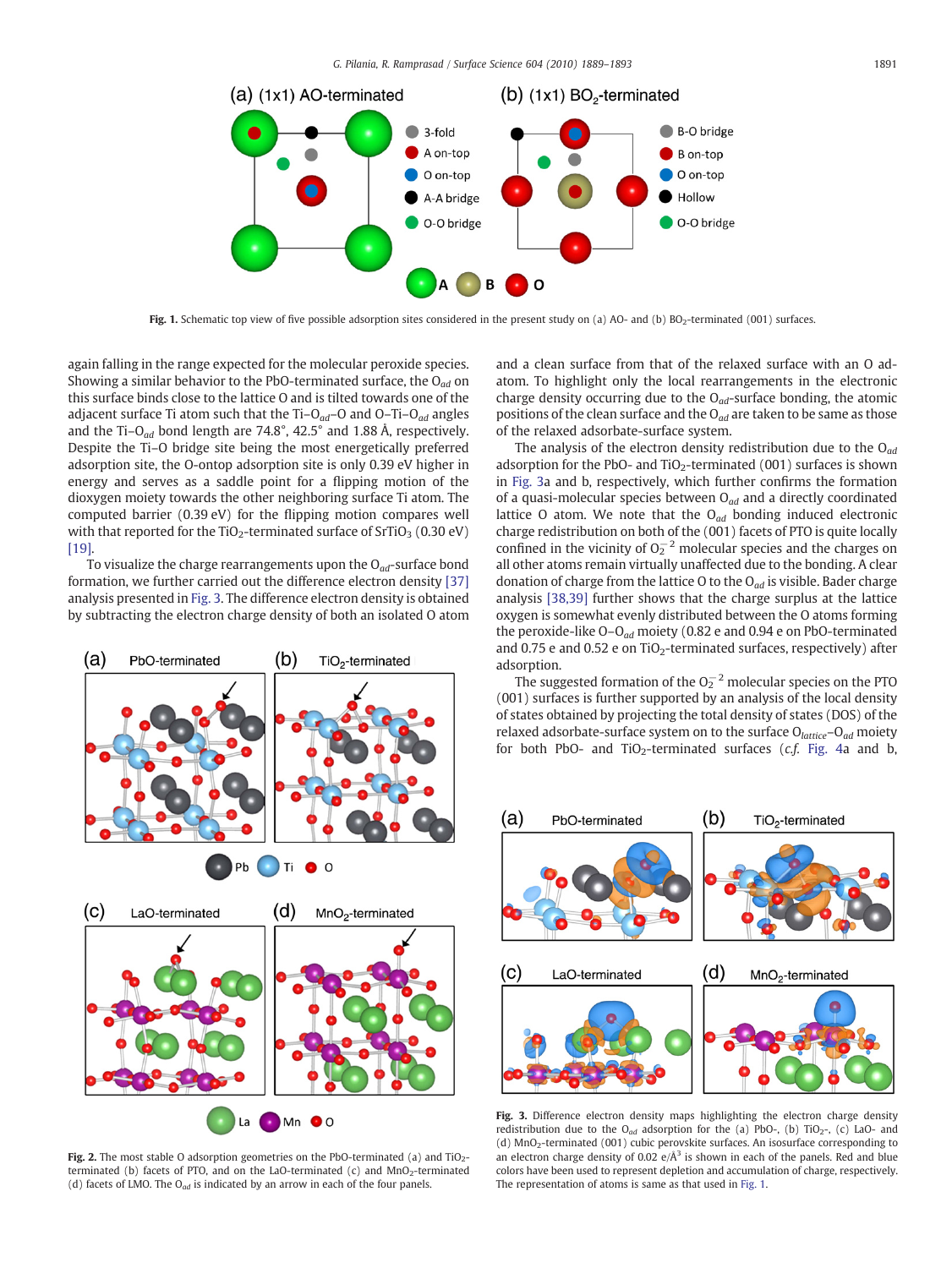<span id="page-3-0"></span>

Fig. 4. Density of states analysis supporting the formation of  $O-O_{ad}$  peroxide moiety at PbO- and TiO<sub>2</sub>-terminated surfaces. The top two panels show the DOS projected onto the 2s and 2p states of  $O_{ad}$  and the directly coordinated lattice O for PbO- (a) and TiO<sub>2</sub>termination (b), identifying two sharp states above and below the O 2s group as fingerprints of the formed peroxide moiety. The same O projected DOS of an  $H_2O_2$ molecule exhibiting essentially the same characteristic is shown in panel (c). The occupied and unoccupied levels are shaded green and red, respectively.

respectively). The corresponding local DOS when compared with the oxygen projected DOS of an  $H_2O_2$  molecule (Fig. 4c), in which  $O_2^{-2}$ species occurs naturally, shows clear fingerprints of a peroxide-like dioxygen moiety formation at each of the surface.

#### 3.2. LMO surfaces

Unlike the non-polar regular terminations of PTO (001) facets, an LMO (001) surface may display one of the two terminations of opposite polarity with effective charges of  $+1$  e (LaO-terminated) or  $-1$  e (MnO<sub>2</sub> terminated), respectively, owing to the nominal charge states of  $+3$ ,  $+3$  and  $-2$ , respectively, for La, Mn and O in LMO. We also note that while the top of the valance band in PTO is mainly generated by oxygen 2p states, [\[40\]](#page-4-0) f-states of La and d states of Mn (with only a small contribution from oxygen 2p states) contribute largely to the formation of electronic bands near the fermi level in LMO (which is a metal unlike PTO) [\[41\]](#page-4-0). Owing to the distinctly different oxidation states of the transition metals in the case of LMO (relative to PTO), the consequent polarity (and unsaturations) of the LMO surfaces, and the underlying electronic structure, the most preferred oxygen adsorption sites on LMO (001) surfaces are expected to be those simply dictated by the natural extension of the perovskite lattice, in contrast to that on PTO (001) surfaces.

Our findings for the optimal geometries for O adsorbed LMO surfaces are consistent with the above expectations. The LaOterminated surface adsorption of the  $O_{ad}$  atom at the La–La bridge site results in the most energetically favorable configurations with a La–O bond length of 2.15 Å, much shorter than the bulk La–O bond length of 2.69 Å. As a result of O<sub>ad</sub> atom adsorption, a significant surface relaxation takes place on the surface through tilting of the neighboring  $MnO<sub>2</sub>$  octahedra away from the  $O<sub>ad</sub>$  atom around an axis parallel to the [010] direction (c.f. [Fig. 2c](#page-2-0)) with a tilt angle of 11.5°. Unlike the PTO (001) surfaces discussed above, where the charge redistribution due to the  $O_{ad}$  atom binding on the surface is quite confined to regions close to the adsorbate, the  $O_{ad}$  atom approaching to the LMO surface can be described as an oxygen ion carrying two holes which tend to delocalize by hopping down the surface giving rise to a strong bond.

This view point is further strengthened by the difference electron density plot in [Fig. 3c](#page-2-0), where a significant charge redistribution in the penultimate  $MnO<sub>2</sub>$  layer is clearly evident after  $O<sub>ad</sub>$  atom binds at the topmost LaO surface layer. A combined effect of the adsorption induced surface relaxations through  $MnO<sub>2</sub>$  octahedra tilting as well as the stabilization through a long range charge delocalization gives rise to a highly exothermic binding energy of  $E_b=-4.57$  eV on this surface. This large exothermicity may also be understood in terms of the coordinative unsaturation prevalent at the LaO-terminated surface (as this surface may be viewed as sub-stoichiometric with respect to the parent oxide of La, namely,  $La<sub>2</sub>O<sub>3</sub>$ ).

The MnO<sub>2</sub>-terminated surface shows a strong preference for  $O_{ad}$ adsorption over the surface Mn ion with a Mn– $O_{ad}$  bond length of 1.60 Å. As shown in [Fig. 2](#page-2-0)d, due to the surface bond formation the Mn ion is pulled out of the surface, resulting in a significant stretching of its bond with the O lying in the second topmost layer (with a Mn–O bond length of 2.25 Å as compared to that of 2.02 Å for a clean surface in the absence of  $O_{ad}$ ). The oxygen binding energy  $E_b$  is calculated to be –1.75 eV. Our results are qualitatively similar to those reported for the  $MnO<sub>2</sub>$ -terminated surface of the low temperature orthorhombic phase of LMO, with a Mn–O<sub>ad</sub> bond length of 1.63 Å and  $E_b$  of −1.07 eV [\[23\].](#page-4-0) The Bader charge analysis reveals that a total of 0.63 e charge is transferred to the adsorbed  $O_{ad}$ , 0.17 e of which comes from the directly coordinated Mn ion and 0.28 e is contributed by the four nearest O ions on the surface. This is also readily evident from the difference electron density plot in [Fig. 3](#page-2-0)d, where a charge accumulation on the  $O_{ad}$  and the corresponding depletion at the surface Mn and four neighboring O ions is clearly depicted as a result of the  $O_{ad}$ adsorption on the surface.

#### 4. Conclusions

In conclusion, we have presented a density functional theory study of oxygen adsorption on the (001) facets of cubic PTO and LMO. On both of the regular terminations of the (001) PTO surface, the preferred adsorption site for an O ad-atom is the bridge site between a surface metal ion and surface lattice oxygen. The adsorbed O is found to form a quasi-molecular peroxide-like species with the lattice oxygen. Owing to the stoichiometric charge neutral non-polar nature of these terminations, the charge density redistribution induced by the adsorbed O is found to be quite local, confined in the vicinity of the formed dioxygen moiety. On both the PTO (001) facets the dissociative adsorption  $O<sub>2</sub>$  is energetically favored with adsorption at the PbO-terminated facet (-0.89 eV) being slightly more exothermic than that at the TiO<sub>2</sub>-terminated facet ( $-0.53$  eV).

In contrast to the PTO (001) surfaces, the most preferred O adsorption sites on the polar LMO (001) surfaces are given by those which would have been naturally occupied by oxygen if we were to further extend the perovskite lattice, i.e. the La–La bridge site on the LaO-terminated facets and the Mn-ontop site for the  $MnO<sub>2</sub>$ -terminated surface. A long range charge delocalization in the penultimate layer, adsorbate induced surface relaxations and most importantly, coordinative unsaturations due to the sub-stoichiometric nature of this surface result in a highly exothermic oxygen binding on the LaO-terminated surface ( $-4.57$  eV). On the MnO<sub>2</sub>-terminated surface, charge redistributions are mainly confined to the surface Mn and four neighboring surface O atoms, and O binding is much less exothermic  $(-1.75 \text{ eV})$ .

The drastically different manners of O ad-atom binding (in terms of binding modes, sites and energetics) to the two different perovskite surfaces are a natural consequence of the very different nominal oxidation states of the transition metals involved, and the variation in the electronic structure of the two  $ABO<sub>3</sub>$  systems. A detailed understanding of such differences may enable us to optimize the reactivity and possible catalytic activity of such systems.

#### Acknowledgement

This material is based upon work supported by the Office of Naval Research and the Department of Energy. Partial computational